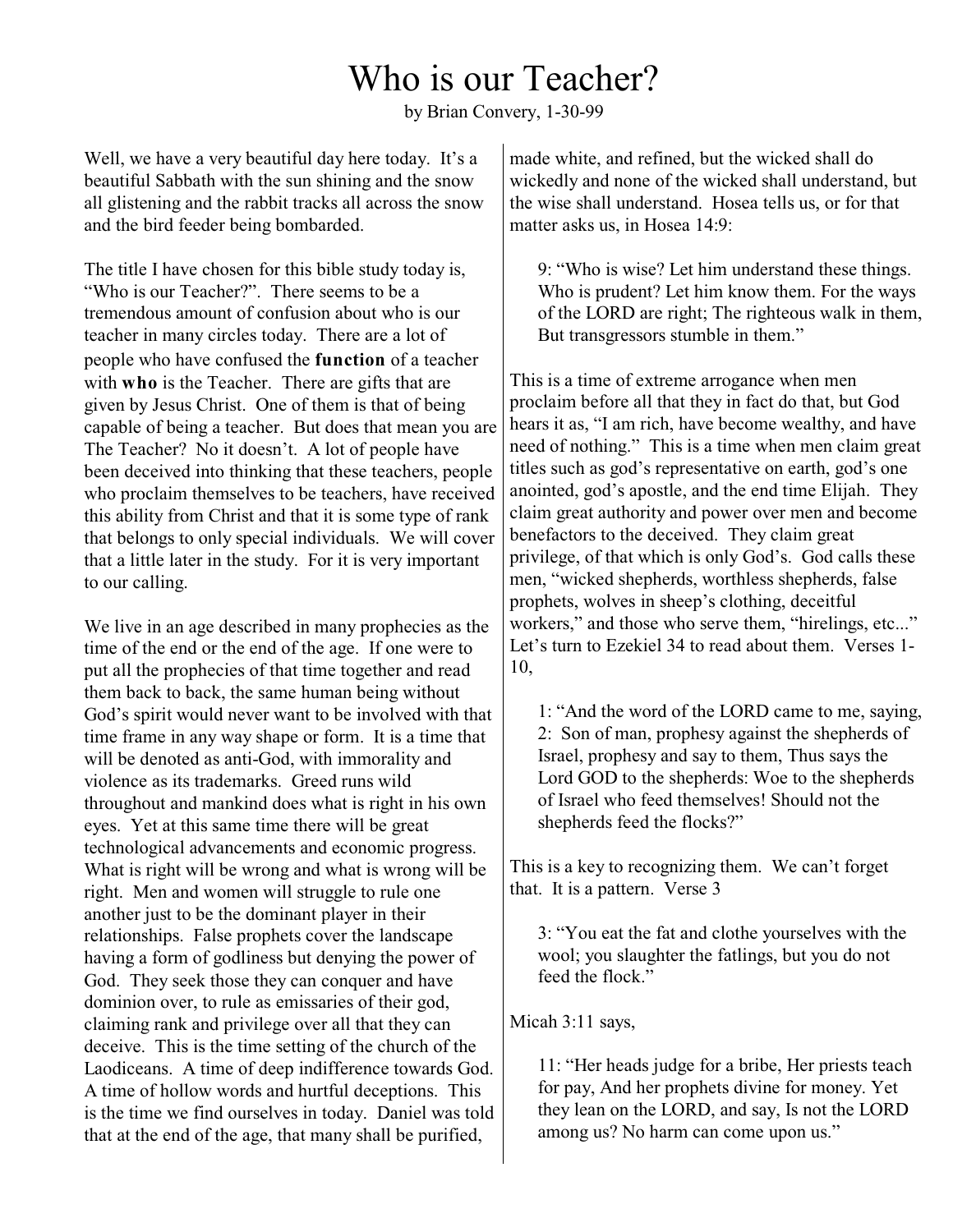Continuing in Ezekiel 34,

4: "The weak you have not strengthened, nor have you healed those who were sick, nor bound up the broken, nor brought back what was driven away, nor sought what was lost; but with force and cruelty you have ruled them.

5: So they were scattered because there was no shepherd; and they became food for all the beasts of the field when they were scattered.

6: My sheep wandered through all the mountains, and on every high hill; yes, My flock was scattered over the whole face of the earth, and no one was seeking or searching for them." [And that means in the sense of the shepherd, the shepherds of spiritual Israel.]

7: Therefore, you shepherds, hear the word of the LORD:

8: as I live, says the Lord GOD, surely because My flock became a prey, and My flock became food for every beast of the field, because there was no shepherd, nor did My shepherds search for My flock, but the shepherds fed themselves and did not feed My flock"

In other words, God is pointing out right here that their attention wasn't towards what they were supposed to be doing. They were not doing what He had wanted them to do and that is strengthen the weak, heal those that are sick, bound up the broken, bring back what was driven away, or seek what was lost. They didn't do that even though that's what a shepherd does. Instead they were too busy feeding on the sheep, extracting from the sheep what they could get, rather than them giving to the sheep. Continuing in Ezekiel 34,

9: "therefore, O shepherds, hear the word of the LORD!

10: Thus says the Lord GOD: Behold, I am against the shepherds, and I will require My flock at their hand; I will cause them to cease feeding the sheep, [that's a prophesy for our time right there.] and the shepherds shall feed themselves no more; [Another prophesy.] for I will deliver My flock from their mouths, that they may no longer be food for them."

That should be very sobering to anyone who considers

themself a shepherd. We've seen a lot of brethren scattered, doctrinally and geographically. And it's continuing, it's becoming more refined all the time, because God has a purpose here. He says, "I will deliver my flock from their mouth that they may no longer be food for them." That's the scattering, but yet He's going to do something else too. The two go hand in hand and we'll get into that here shortly. Jeremiah tells us in 10:21,

21: "For the shepherds have become dull-hearted, And have not sought the LORD; Therefore they shall not prosper, And all their flocks shall be scattered."

That's the state of affairs that God's sheep are in today. All the little Lord Fontroys are running around claiming to be the chosen leader of God. They're not worried or concerned about feeding the sheep, but rather feeding on them. They're all fighting amongst themselves as their feeding frenzy intensifies as the number of sheep diminishes because of their scattering. These worthless shepherds seek alliances with governments. They seek the recognition so they can form great organizations for their mutual benefits. These alliances have become known as "churches" with all claiming to be the true one. Let's look at Ezekiel 13:1-23,

1: "And the word of the LORD came to me, saying, 2: Son of man, prophesy against the prophets of Israel who prophesy, and say to those who prophesy out of their own heart, Hear the word of the LORD!

3: Thus says the Lord GOD: Woe to the foolish prophets, who follow their own spirit and have seen nothing!

4: O Israel, your prophets are like foxes in the deserts. [They're empty, there's nothing there. You don't find foxes out in the desert do you? No, you find scorpions and snakes. They're so out of place we should recognize that. That's what God's telling us here. We find an environment that is full of cold-blooded, inhabitants.]

5: You have not gone up into the gaps to build a wall for the house of Israel to stand in battle on the day of the LORD. [These worthless shepherds have not prepared their sheep for the return of Christ.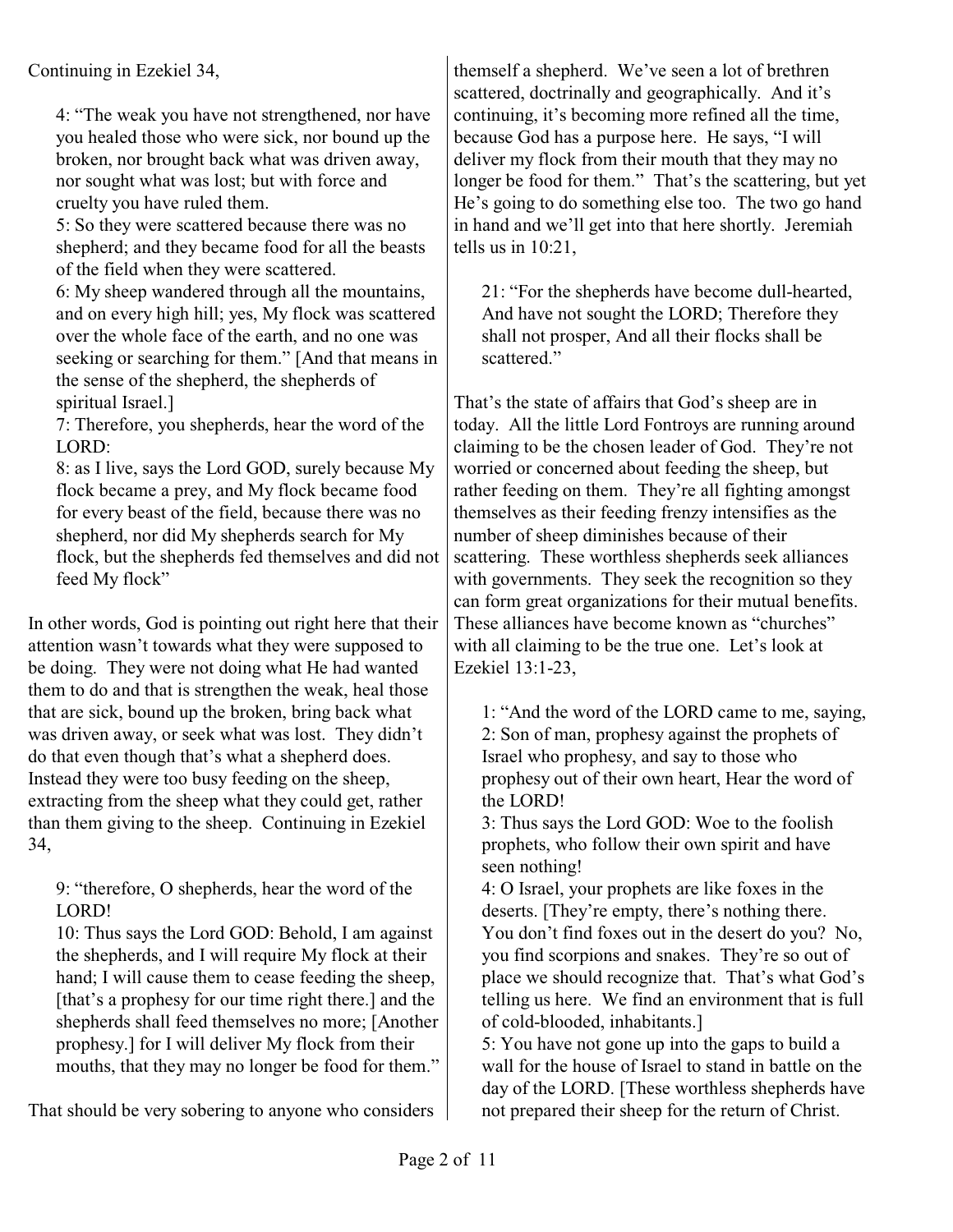They were to feed them and strengthen them in the way of the Lord, but they didn't. They would give them enough milk to keep them alive so that they became dependant on them rather than build them up and edify them so they could stand and hold fast as the day approaches. That's why He likens them to foxes. They think they're pretty shrewd, but they're in a place where they haven't got any food any more. They're in the desert. That's a dumb fox, yet they think they're pretty smart and cagey and look where they end up in a place where there's nothing to eat.]

6: They have envisioned futility and false divination, saying, Thus says the LORD! But the LORD has not sent them; yet they hope that the word may be confirmed. [In other words, they're hoping that what they said comes true.]

7: Have you not seen a futile vision, and have you not spoken false divination? You say, The LORD says, but I have not spoken.

8: Therefore thus says the Lord GOD: Because you have spoken nonsense and envisioned lies, therefore I am indeed against you, says the Lord GOD.

9: My hand will be against the prophets who envision futility and who divine lies; they shall not be in the assembly of My people, nor be written in the record of the house of Israel, nor shall they enter into the land of Israel. Then you shall know that I am the Lord GOD.

10: Because, indeed, because they have seduced My people, saying, Peace! when there is no peace—and one builds a wall, and they plaster it with untempered mortar —

11: say to those who plaster it with untempered mortar, that it will fall. There will be flooding rain, and you, O great hailstones, shall fall; and a stormy wind shall tear it down.

12: Surely, when the wall has fallen, will it not be said to you, Where is the mortar with which you plastered it?

13: Therefore thus says the Lord GOD: I will cause a stormy wind to break forth in My fury; and there shall be a flooding rain in My anger, and great hailstones in fury to consume it.

14: So I will break down the wall you have plastered with untempered mortar, and bring it down to the ground, so that its foundation will be uncovered; it will fall, and you shall be consumed in the midst of it. Then you shall know that I am the LORD."

What have we built on? What type of a foundation have we built on? Bricks, straw, little stones! What type of foundation? Or is it upon the prophets and the apostles and Jesus Christ being the chief corner stone. It's important that we understand what these prophesies are talking about and what they're likened to. Look at Ephesians 4:11-16 Here's what it's supposed to be built upon. Here's how the body of Christ should function.

11: "And He Himself gave some to be apostles, some prophets, some evangelists, and some pastors and teachers, [To be in charge? Absolutely not.] 12: for the equipping of the saints for the work of ministry, [Not the ministry] for the edifying of the body of Christ, [**Why? For what purpose?**] 13: till we all come to the unity of the faith and of the knowledge of the Son of God, to a perfect man, to the measure of the stature of the fullness of Christ; [Not to be dumbed down. Not to be turned to a benefactor.]

14: that we should no longer be children, tossed to and fro and carried about with every wind of doctrine, by the trickery of men, in the cunning craftiness of deceitful plotting, [We are supposed to by reason of use, be able to discern right from wrong. Not being hand fed the milk of the word. There's a point when we're supposed to grow up.] 15: but, speaking the truth in love, may grow up in all things into Him who is the head——Christ—— [Not some surrogate.]

16: from whom the whole body, joined and knit together **by what every joint supplies**, according to the effective working **by which every part does its share**, causes growth of the body **for the edifying of itself in love**."

Not these folks who are talked about in Ezekiel 13 or 34. They don't function that way. On the contrary, they kept the sheep dumbed down. Paul said to the sheep, "For though by this time you ought to be teachers. You need someone to teach you again the first principles of the scriptures of God, when you have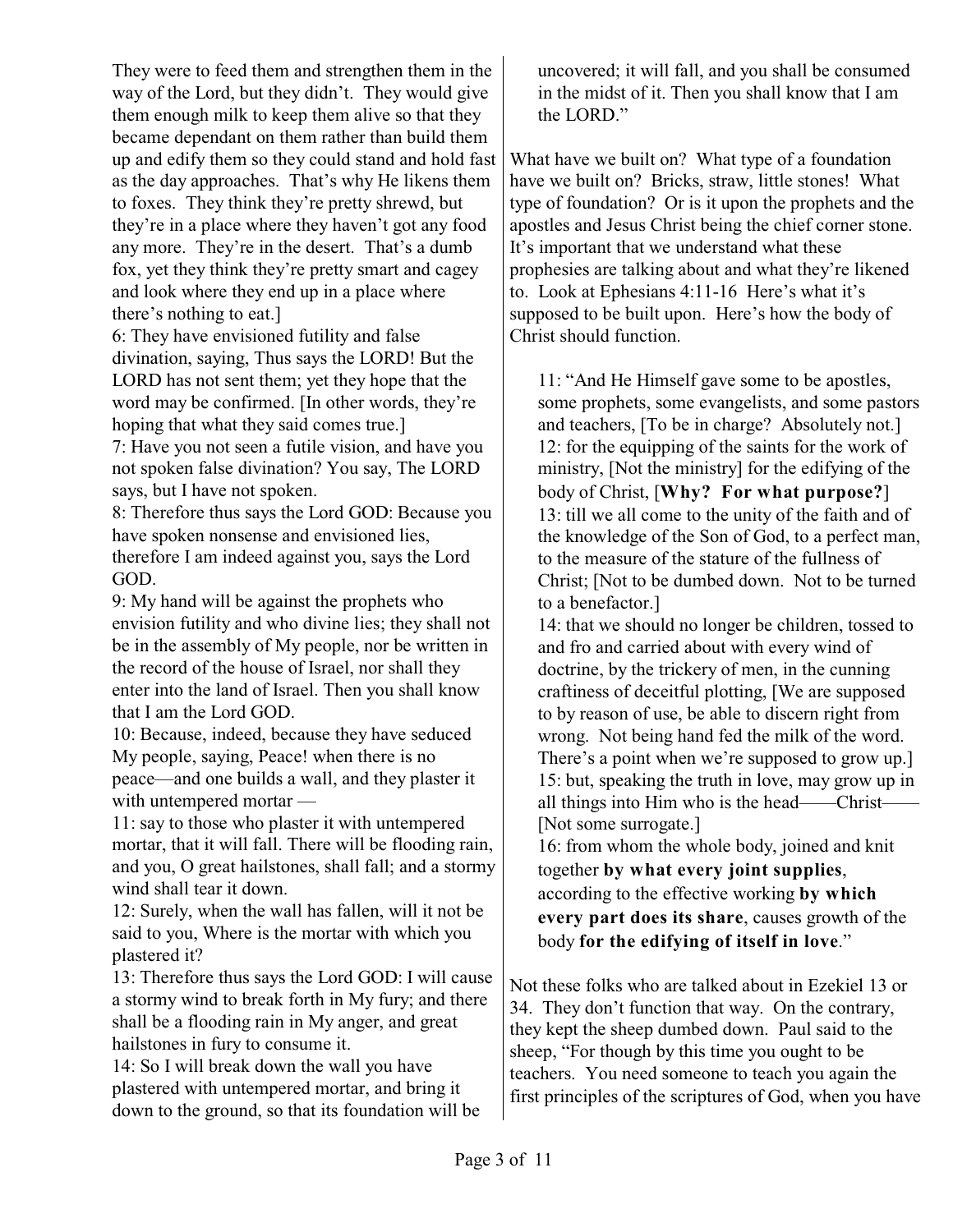come to need milk and not solid food." This is a result of a system of false prophets, worthless shepherds and hirelings. Because it is designed to keep brethren dependent on them. Continuing in Ezekiel 13,

15: "Thus will I accomplish My wrath on the wall and on those who have plastered it with untempered mortar; and I will say to you, The wall is no more, nor those who plastered it, [The scattering is coming to such an extent that these worthless shepherds, will be feeding on themselves. There's not going to be anything left.] 16: that is, the prophets of Israel who prophesy concerning Jerusalem, and who see visions of peace for her when there is no peace, says the Lord GOD.

17: Likewise, son of man, set your face against the daughters of your people, who prophesy out of their own heart; prophesy against them, [There's a lot of things we could look at in that scripture. There's a huge resurgence of self proclaimed prophetesses today.]

18: and say, Thus says the Lord GOD: Woe to the women [It says women here, but it should say to them.] who sew magic charms on their sleeves and make veils for the heads of people of every height to hunt souls! Will you hunt the souls of My people, and keep yourselves alive?

19: And will you profane Me among My people for handfuls of barley and for pieces of bread, killing people who should not die, and keeping people alive who should not live, [Sounds like a death penalty to me.] by your lying to My people who listen to lies?

20: Therefore thus says the Lord GOD: Behold, I am against your magic charms by which you hunt souls there like birds. I will tear them from your arms, and let the souls go, the souls you hunt like birds. [How do you hunt a bird? With a trap. You can't fly after the bird to catch it. You can't do it on its own terms. You have to trick it. You trick it to come underneath the trap. Then you pull it and let the trap come down. That's exactly how these organizations do it and we'll get into that in a bit too.]

21: I will also tear off your veils and deliver My people out of your hand, and they shall no longer be as prey in your hand. Then you shall know that I am the LORD.

22: Because with lies you have made the heart of the righteous sad, whom I have not made sad; and you have strengthened the hands of the wicked, so that he does not turn from his wicked way to save his life.

23: Therefore you shall no longer envision futility nor practice divination; for I will deliver My people out of your hand, and you shall know that I am the LORD."

These are the worthless shepherds being talked about here. The shepherds and those who are their willing accomplices and those from among their ranks.

These false prophets try to collect all the sheep up after the wall is broken, by great swelling words and professing comfort and smooth things. They tell them there is no danger, don't keep your guard up, turn and come back to us for we love you and want to fulfill our commission from God to serve you. The called of God had better beware! Zechariah 11:8-11,

8: "I dismissed [Or better translated, cut off.] the three shepherds in one month. My soul loathed them, and their soul [Notice not souls, but soul as in a unified voice.] also abhorred me.

9: Then I said, I will not feed you. Let what is dying die, and what is perishing perish. [We see the same time frame here. They're not going to have anything to feed on anymore.] Let those that are left eat each other's flesh.

10: And I took my staff, Beauty [grace], and cut it in two, that I might break the covenant which I had made with all the peoples. [In other words He took back his spirit, folks.]

11: So it was broken on that day. Thus the poor of the flock, who were watching me, knew that it was the word of the LORD."

We are witnessing these things today. They make our hearts very sad, but nonetheless we are to continue, not as sheep being fed on by worthless shepherds, but by following the one true Shepherd. Ezekiel 34 once again. After He says all that He says to His irresponsible shepherds, He tells us what He will do in verses 10 & 11.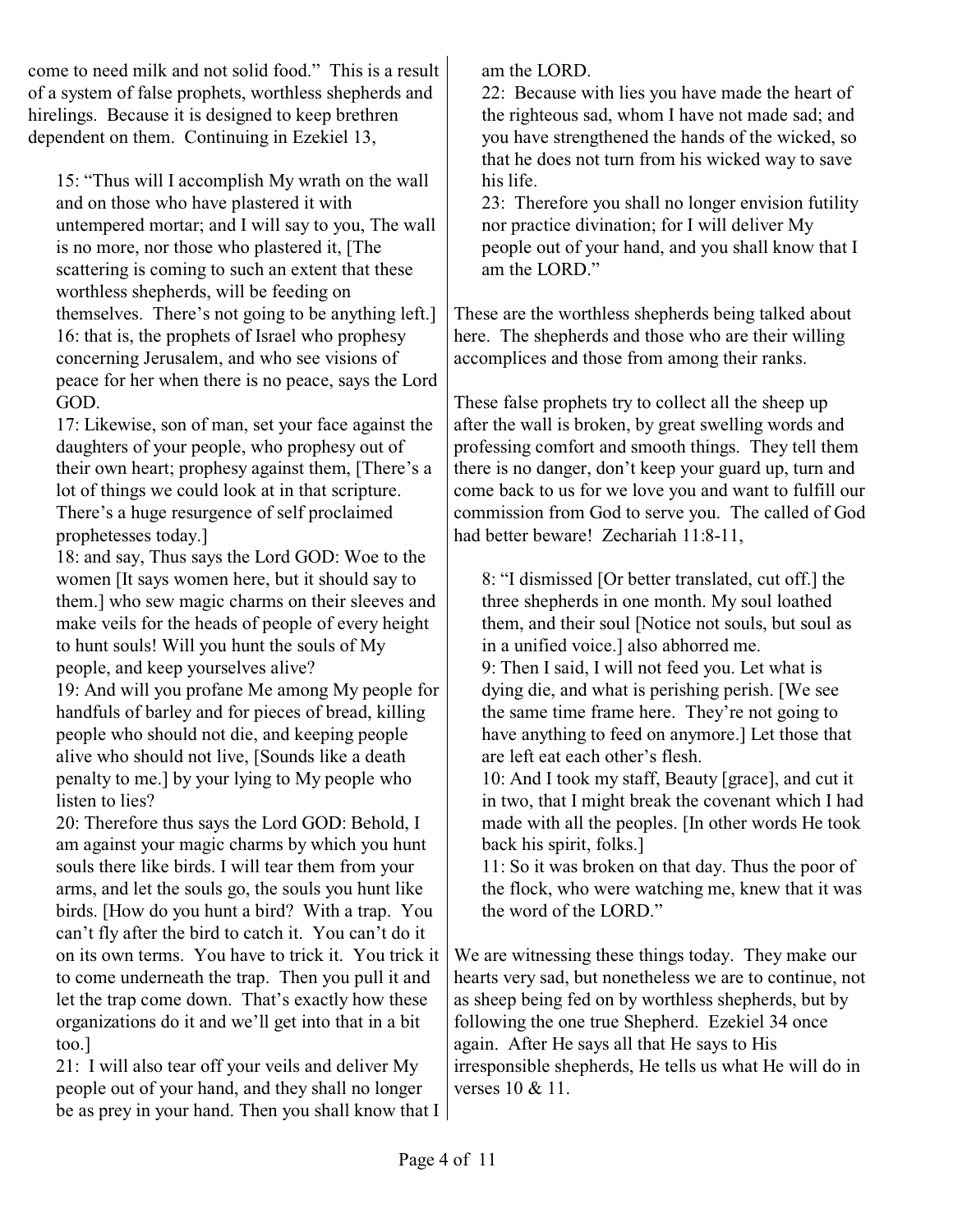10: "...I will deliver My flock from their mouths, that they may no longer be food for them. 11: For thus says the Lord GOD: Indeed I Myself will search for My sheep and seek them out."

That's exactly what Christ is doing in this end time. Revelation 3:20

20: "Behold, I stand at the door and knock. [In other words, He's come looking for us. That's what He says right here.] If anyone hears My voice and opens the door, I will come in to him and dine with him, and he with Me."

It is very important to understand how all this goes together. Look at Ezekiel 34:12-15.

12: "As a shepherd seeks out his flock on the day he is among his scattered sheep, so will I seek out My sheep and deliver them from all the places where they were scattered on a cloudy and dark day. [Yes, He's gonna do that and how does a shepherd seek out his flock on the day he is among his scattered sheep? **One by one!** That's how He does it, because they're scattered in all directions so He has to go looking for them individually, bring them to a safe fold. He's the shepherd, no one else does it.]

13: And I will bring them out from the peoples and gather them from the countries, and will bring them to their own land; I will feed them on the mountains of Israel, in the valleys and in all the inhabited places of the country.

14: I will feed them in good pasture, and their fold shall be on the high mountains of Israel. There they shall lie down in a good fold and feed in rich pasture on the mountains of Israel. 15: I will feed My flock, and I will make them lie down, says the Lord GOD."

In other words, there's going to be peace in their life, true peace. But not as a lot of folks think. Many think peace is just the absence of war. That's not peace. That's not peace at all. You can be at peace in the middle of a war. But people don't understand that and that's what God is talking about right here. He's going to feed them, as these organizations war back and forth amongst each other and the religions of this world do

the same thing. Jesus Christ says you're going to be there in the midst of it. You're going to be up above it on that high hill looking down on it and you're going to be at peace because I'm feeding you. You've turned to Me, not to any of them. Verse 16

16: "I will seek what was lost and bring back what was driven away, bind up the broken and strengthen what was sick; but I will destroy the fat and the strong, and feed them in judgment."

The sheep became very lean, but the shepherds became very fat [physically speaking] and they clothed themselves in the hides of the sheep. Everything that the sheep produced they took, claiming it was their right to do so. Yes, Christ promises us, I will never leave nor forsake you. So we may boldly say, the lord is my helper, I will not fear for what can man do to me spiritually. That's why we're at peace. Let's look at something very interesting about Christ's message to the churches back in Revelation 2:1.

1: "To the angel of the church **of** Ephesus write,"

In verse 8 something changes and continues right through to the last era.

8: "And to the angel of the church **in** Smyrna write,"

Now did you notice that? The angel of the church **in** Smyrna. Where it's the church **of** Ephesus. Now look at verse 12.

12: "And to the angel of the church **in** Pergamos write,"

Verse 18

18: "And to the angel of the church **in** Thyatira write,"

Revelation 3:1

1: "And to the angel of the church **in** Sardis write,"

Verse 7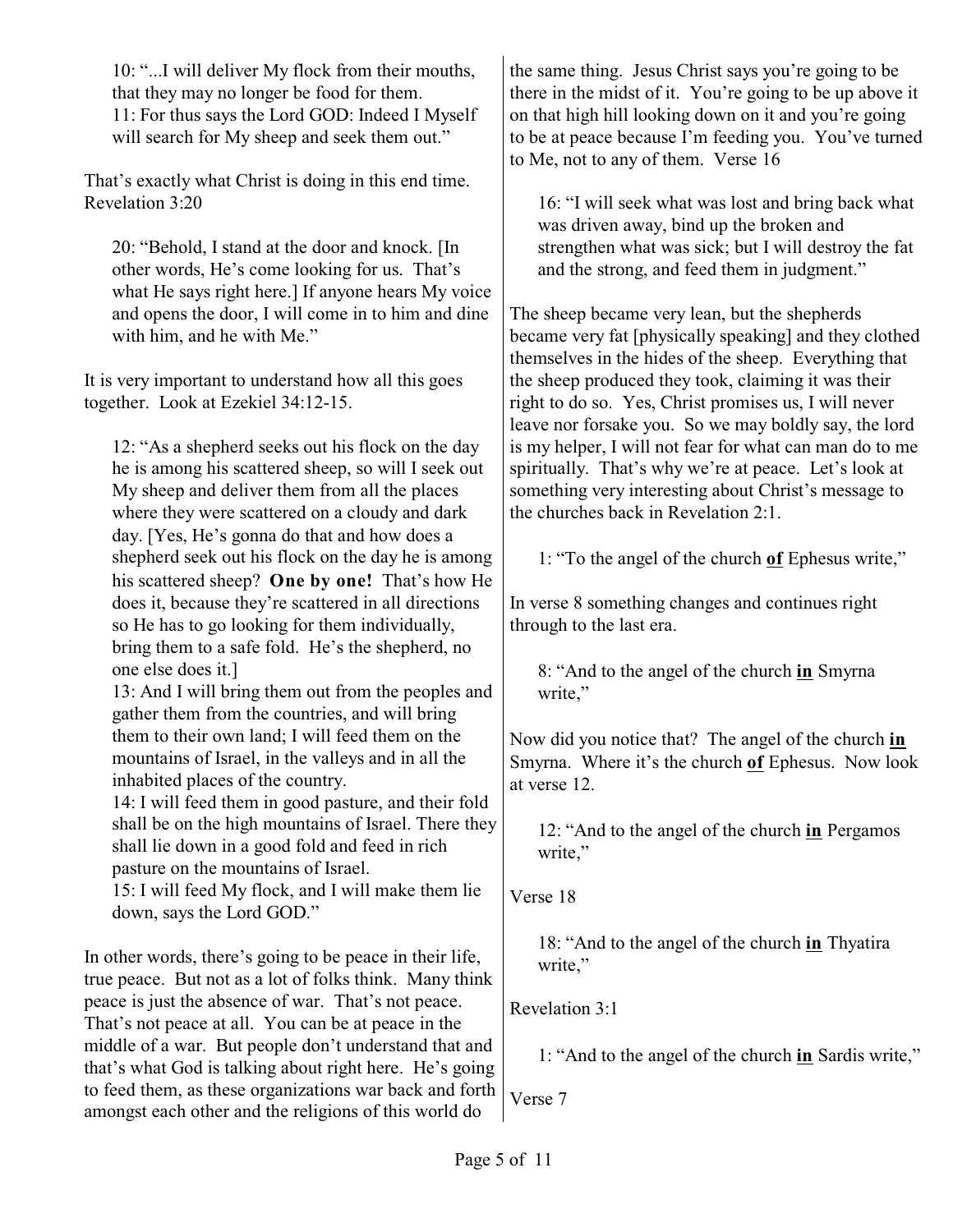7: "And to the angel of the church **in** Philadelphia write."

Verse 14

14: "And to the angel of the church **of** the Laodiceans write,"

It is very important to understand the significance of the church **of** Ephesus and **of** Laodicea as compared with the other five being **in** a city, in a fortified place, in something that has walls. It's very, very important to our understanding of the prophesies found in Ezekiel and other places. It is one thing to be **in** a city and a very different thing to be **of** a city. I can be **of** Kendall, New York, born there let's say, but not be **in** it. My roots may be **in** it, but I may reside someplace else. But I will always be **of** it. I hope we clearly understand that and see it. Let's read Revelation 3:14- 22.

14: "And to the angel of the church of the Laodiceans write, These things says the Amen, the Faithful and True Witness, the Beginning of the creation of God:

15: I know your works, that you are neither cold nor hot. I could wish you were cold or hot.

16: So then, because you are lukewarm, and neither cold nor hot, I will [Or better translated, am about to.] spit you out of My mouth.

17: Because you say, I am rich, have become wealthy, and have need of nothing ——and do not know that you are wretched, miserable, poor, blind, and naked—— [I can honestly tell you I felt I was rich and in need of nothing when I was in the Worldwide Church of God. We thought we were it. We were convinced we were it and there was no other.]

18: I counsel you to buy from Me gold refined in the fire, that you may be rich; and white garments, that you may be clothed, that the shame of your nakedness may not be revealed; [It's like the kid's story, the king without clothes. Do we remember that? He was convinced he had beautiful clothes on. He didn't have any clothes on at all. He was as naked as a jay bird. It took some little kid out there hanging on a tree to tell him when he was

going by, hey that kings got no clothes. Then everyone started laughing because everyone knew the king didn't have any clothes but for one reason or another weren't telling him he didn't have any clothes. Deception can run thick and it can run long.] and anoint your eyes with eye salve, that you may see.

19: As many as I love, I rebuke and chasten. Therefore be zealous and repent.

20: Behold, I stand at the door and knock. If anyone hears My voice and opens the door, I will come in to him and dine with him, and he with Me. 21: To him who overcomes I will grant to sit with Me on My throne, as I also overcame and sat down with My Father on His throne.

22: He who has an ear, let him hear what the Spirit says to the churches."

Christ is talking here to a group of people who had their roots in Laodicea, so they are of Laodicea but no longer in it. They're out of it. He's in search of them. Verse 20

20: "Behold, I stand at the door and knock. If anyone hears My voice "

They're scattered. He comes looking for them. It's important we understand these things. Yes, we are of this era. Our roots were in it. We were begotten in it, but we have come out of it. Revelation 18:4 applies physically and spiritually.

4: "Come out of her, my people,"

This era is the time of great organizations all claiming to be the one and only. All tied solidly to Babylon. In Rev 3:20 Christ is out seeking us. We are not in one place. We are scattered just as He foretold in Ezekiel 34 and elsewhere. We've formed a covenant with Him, no one in-between. No benefactors, vickers, or little lord Fontroys. No wolves in sheep's clothing, no hirelings, no nothing, just Him and us. This is a one on one relationship. No one else can do it for us. It is our very deep sincere and personal commitment to Him. We have been weaned from milk and are making an effort to eat solid food. We have held fast and are overcoming. It has become real to us and we want to live it as Christ says we should. So we realize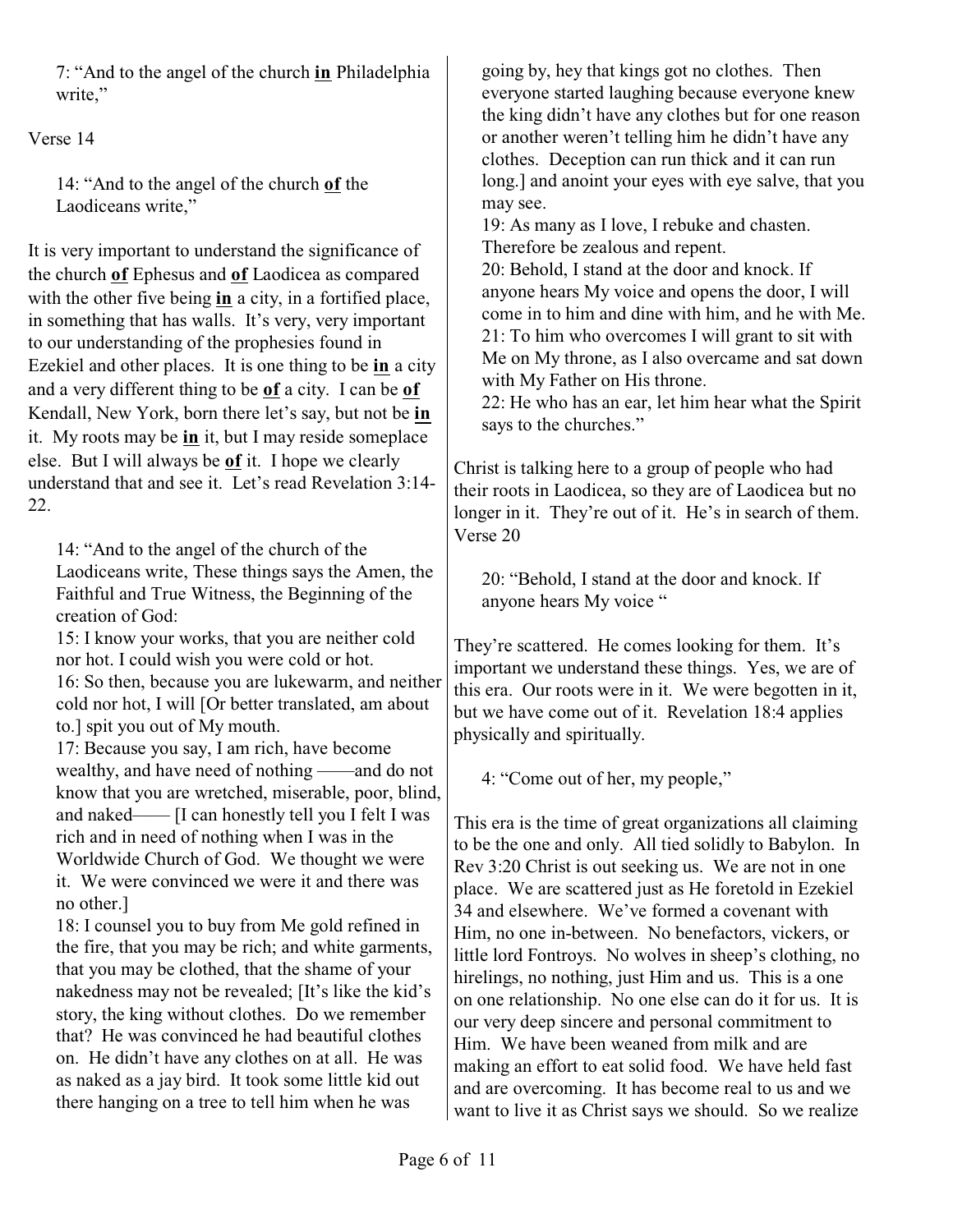we can only do it with His help, with Him living in us, feeding us. It isn't dependant on anybody else. In Hebrews 5 and 6 He tells us,

13: "For everyone who partakes only of milk is unskilled in the word of righteousness, for he is a babe. [If we are content to feed from the bottle, held and supplied by another, then we will never be weaned. We'll never take those steps to reason of use.]

14: But solid food belongs to those who are mature, those who by reason of use have their senses exercised to discern both good and evil."

Use of what? Use of His words so that we can discern. We can learn. He can teach us right from wrong. Where we're not depending on somebody else to explain to us what's right and wrong. We have to be able to do it our self. The bible says, if you say you know Me and don't keep My commandments then He says we're a liar and the truth isn't in us. Do we know enough to find where the commandments are even mentioned in the bible? Or do we take a guess at it. Some people don't even have a clue. Yet they say they know Christ. Can't even find where they are in the bible let alone know and understand what they are. It says we are a liar and the truth is not in us, if that's the state we're in. But that does not apply to those that have learned to walk, by reason of use. They've struggled to the table through effort. They've gotten up and fallen down over and over. They were not content with the comfort of being fed sweet smooth things. Things easy to digest with no chewing or exercising involved. He says in Heb 6:1-3,

1: "Therefore, leaving the discussion of the elementary principles of Christ, let us go on to perfection, not laying again the foundation of repentance from dead works and of faith toward God,

2: of the doctrine of baptisms, of laying on of hands, of resurrection of the dead, and of eternal judgment."

He's calling these, the milk of the word. We've just got to get beyond that. Then He says,

3: "And this we will do if God permits."

That's a **stunner** to a lot of people. We have to show we're willing to do it and then and only then does He **permit** it to happen, this going on to perfection. He pulls us in and we're one on one with Him. He comes seeking us and finds us. God is the one who sees us trying to walk to the table. To struggle to walk and follow Him, beyond the vain repetitions of the religious organizations and then He helps us. He helps us to succeed at dining with Him. **He becomes our Teacher** as we open the door and listen to His voice and not the lullabies of the great ones. We become a part of His body. Not some government sanctioned organization aligned with and basically patterned after Babylon with their layers of benefactors. We become mature and are not easily concerned about things like tax deductions for money given. The economic ties are severed to the Babylonian alliance in our minds. We confess our true alliance with Christ.

And that's who it's with, not to men. That brings instant division in their minds. We take up our cross and follow after Christ. It is a dark and gloomy day at first, isn't it. We are forsaken by all. We leave becoming sojourners looking only to Christ. The true Shepherd becomes our Teacher and we grow in the grace and knowledge of our Lord, Jesus Christ. Let's look at 1 John 2:24-27

24: "Therefore let that abide in you which you heard from the beginning. If what you heard from the beginning abides in you, you also will abide in the Son and in the Father."

Now what's he talking about here? What does he mean by from the beginning? Flip the page over here a couple pages to 2 John verses 4-6

4: "I rejoiced greatly that I have found some of your children walking in truth, as we received commandment from the Father.

5: And now I plead with you, lady, not as though I wrote a new commandment to you, but that which we have had from the beginning: that we love one another.

6: This is love, that we walk according to His commandments. This is the commandment, that as you have heard from the beginning, you should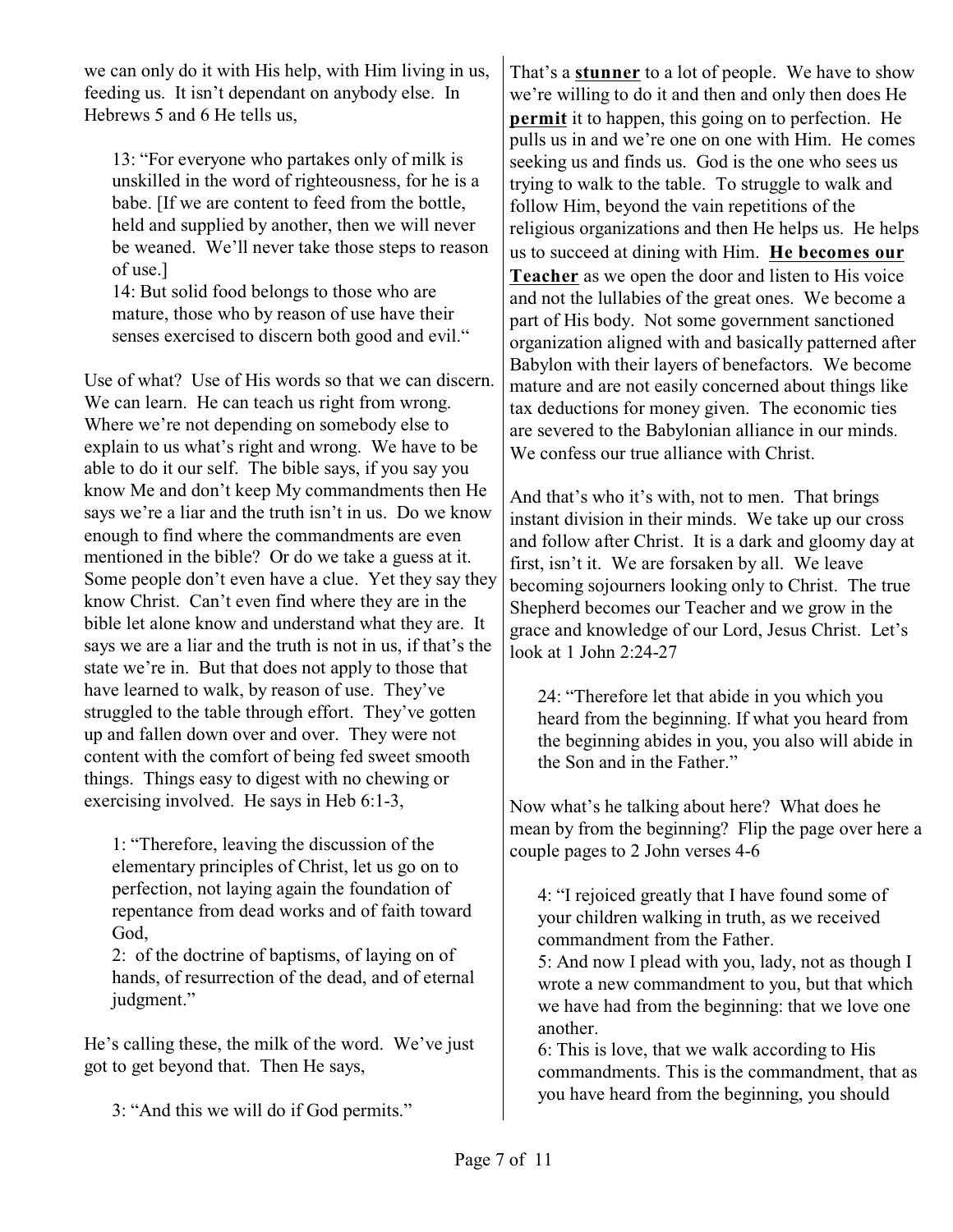walk in it."

He's not talking about some doctrine that's been in error that some organization has put forth. He's not saying that these are the things we're suppose to hold fast to. The bible interprets the bible. It's not open for private interpretations. And that's what we have to be able to learn to do. Continuing in I John 2,

25: "And this is the promise that He has promised us——eternal life.

26: These things I have written to you concerning those who try to deceive you.

27: But the anointing which you have received from Him abides in you, and you do not need that anyone teach you; but as the same anointing teaches you concerning all things, and is true, and is not a lie, and just as it has taught you, you will abide in Him."

Put the brakes on now folks. Who teaches us? Let's take a good look here. Look at verse 26

26: "These things I have written to you concerning those who try to deceive you."

Deceive here is *planao* #4105. Strong's says it means to cause to wonder, lead astray, in the sense of to seduce. Why does John use this word here? Because he knew that these deceivers were trying to separate the brethren from their Husband, the One who they're betrothed to. That's why He uses a word that in its raw form means "to seduce". It's amazing when you go into these words and see what's used and what was inspired by God. These deceivers were trying to get in-between Christ and His bride and seduce her away. Christ is the Head and as such the Teacher. This is a living example which He expects us to be acknowledging and exhibiting in our relationship with our spouses, as we can read. It says in 1 Corinthians 14:33-34,

33: "For God is not the author of confusion but of peace, as in all the churches of the saints. 34: Let your women keep silent in the churches, for they are not permitted to speak; [This is not a put down here. This is here for an example.] but they are to be submissive, as the law also says.

35: And if they want to learn something, let them ask their own husbands at home; for it is shameful for women to speak in church."

And if we understand the whole context there it's talking about church services, about judging in church. How no more than two or three were to speak and then the others were to judge, openly, not just to believe. The women were not suppose to do that. They were suppose to go home and do that with their husband. And that's the example Christ is trying to set here. That His bride will seek Him for learning and understanding, not somebody else. Not out there shooting her mouth off. That's the example that's set here. This is a pattern and it's to be followed in all circumstances if we are to keep order and clear consciouses, not allowing a seducer to enter in. It's just between the husband and the wife. Eve listened to the serpent instead of her husband and was seduced to do evil. Many today have come claiming they are of Christ and whisper smooth things to the bride and lead her astray. Some allow these deceivers to get between themselves and Christ. They convince her that they have a better understanding of God because they are anointed by Him and become benefactors only to rule her and have dominion over her and live off her until there is nothing left. John says in verse 27 however we **individually** are anointed. So what does he mean anointed? Let's read that again. Verse 27

> 27: "But the anointing which you have received from Him abides in you, and you do not need that anyone teach you; but as the same anointing teaches you concerning all things, and is true, and is not a lie, and just as it has taught you, you will abide in Him."

That Greek word here for anointing is *chrisma* #5545 in the Strong's. Strong's says it's from #5548 an unguent or smearing, i.e. figuratively the specific endowment of the holy spirit. Vine's says of this word, "*chrisma*, the corresponding noun to *chrio* #5548 which means sacred and symbolically anointing. *Chrisma*, however signifies an unguent or an anointing, it was prepared from oil and aromatic herbs, it is used only metaphorically in the New Testament by metonymy of the holy spirit. 1 John 2:20 and twice in verse 27, that believers have an anointing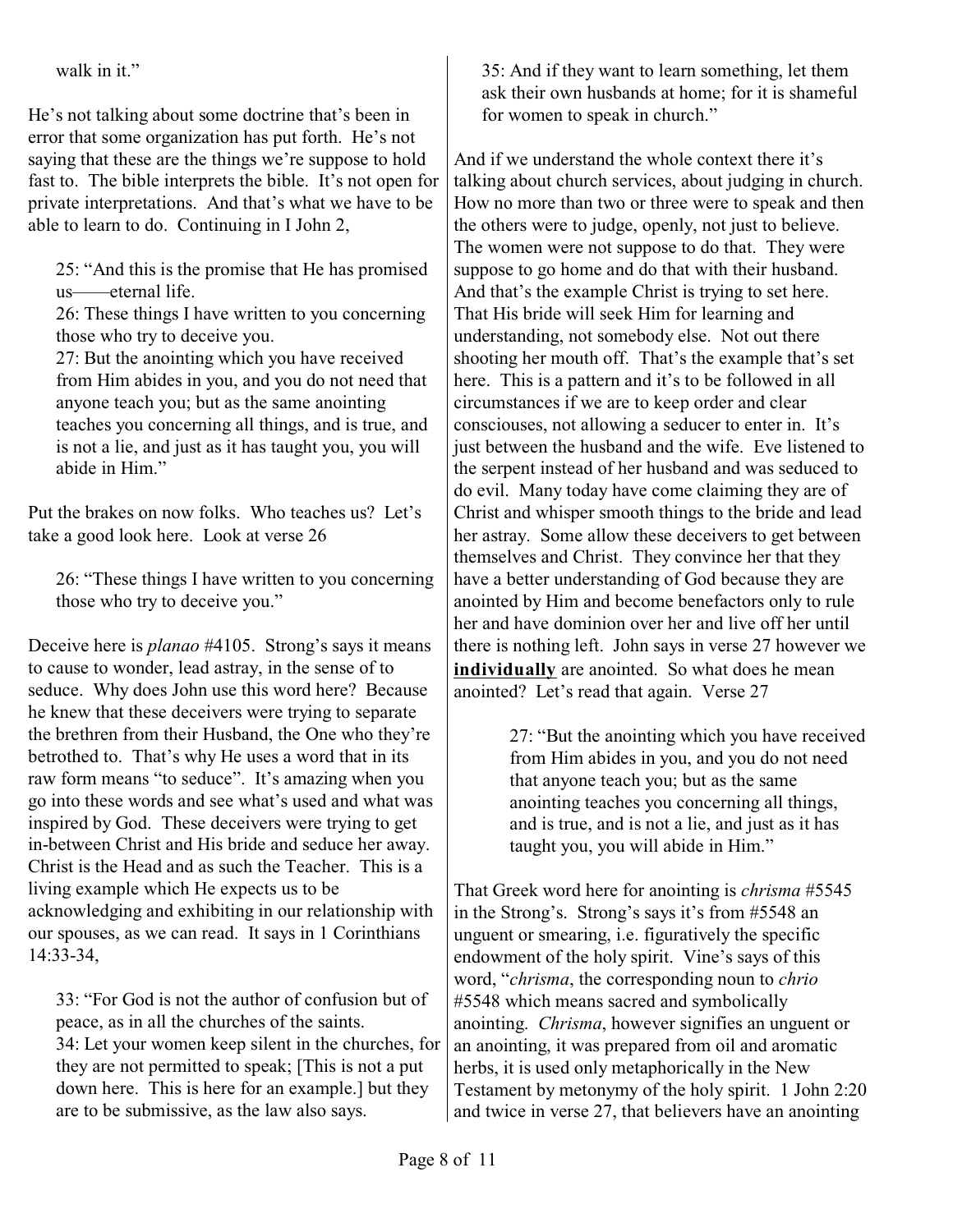from the holy one or christos indicates that this anointing renders them holy, separating them to God. The passage teaches that the gift of the holy spirit is the all efficient means of enabling believers to possess a knowledge of the truth." That's what Vine's has to say of this word.

If we have received the holy spirit of God and if it dwells in us, we are God's anointed, part of the body of Christ. Don't ever let anyone or anything lead you astray on this vital doctrine. The great ones have seduced many by their slippery teachings that they and only they are the anointed, the gifted ones, who are to teach the poor dumb sheep. Christ says to us in John 14:15-18

15: "If you love Me, keep My commandments. 16: And I will pray the Father, and He will give you Let's take a look at Hebrews 8:6-13 another helper, that it may abide with you forever—— [This is the anointing folks.] 17: the Spirit of truth, whom the world cannot receive, because it neither sees Him nor knows Him; but you know Him, for He dwells with you and will be in you.

18: I will not leave you orphans; I will come to you."

Here in 1 John 2:20 He tells us

20: "But you have an anointing from the Holy One, and you know all things."

John 16:13-15

13: "However, when it, the spirit of truth, has come, it will guide you into all truth; for it will not speak on its own, but whatever it hears it will speak; and it will tell you things to come. [That's what the word of God does through the holy spirit, enabling us to understand it.]

14: It will glorify Me, [And that's what the bible does, not try to get in-between. The holy spirit doesn't try to do that because it's a power, a force of God.] for it will take of what is Mine and declare it to you.

15: All things that the Father has are Mine. Therefore I said that it will take of Mine and declare it to you."

Yes, there are no benefactors between us and Christ. When we receive His spirit we are lead and guided by it. We are anointed by it and are not in need of some surrogate teacher who wants only to turn us from our "one on one" relationship with Christ. And it's important to understand that. 1 John 2:27 Let's take a look at that once again. This should be very clear to us. We must believe this to partake of it, to share in it. It is very clear.

27: "But the anointing which you have received from Him abides in you, and you do not need that anyone teach you; but as the same anointing teaches you concerning all things, and is true, and is not a lie, and just as it has taught you, you will abide in Him."

6: "But now He has obtained a more excellent ministry, inasmuch as He is also Mediator of a better covenant, which was established on better promises.

7: For if that first covenant had been faultless, then no place would have been sought for a second. 8: Because finding fault with them, He says: Behold, the days are coming, says the LORD, when I will make a new covenant with the house of Israel and with the house of Judah—— 9: not according to the covenant that I made with their fathers in the day when I took them by the hand to lead them out of the land of Egypt; because they did not continue in My covenant, and I disregarded them, says the LORD. 10: For this is the covenant that I will make with

the house of Israel after those days, says the LORD: I will put My laws in their mind and write them on their hearts; and I will be their God, and they shall be My people.

11: None of them shall teach his neighbor, and none his brother, saying, Know the LORD, for all shall know Me, from the least of them to the greatest of them.

12: For I will be merciful to their unrighteousness, and their sins and their lawless deeds I will remember no more.

13: In that He says, A new covenant, He has made the first obsolete. Now what is becoming obsolete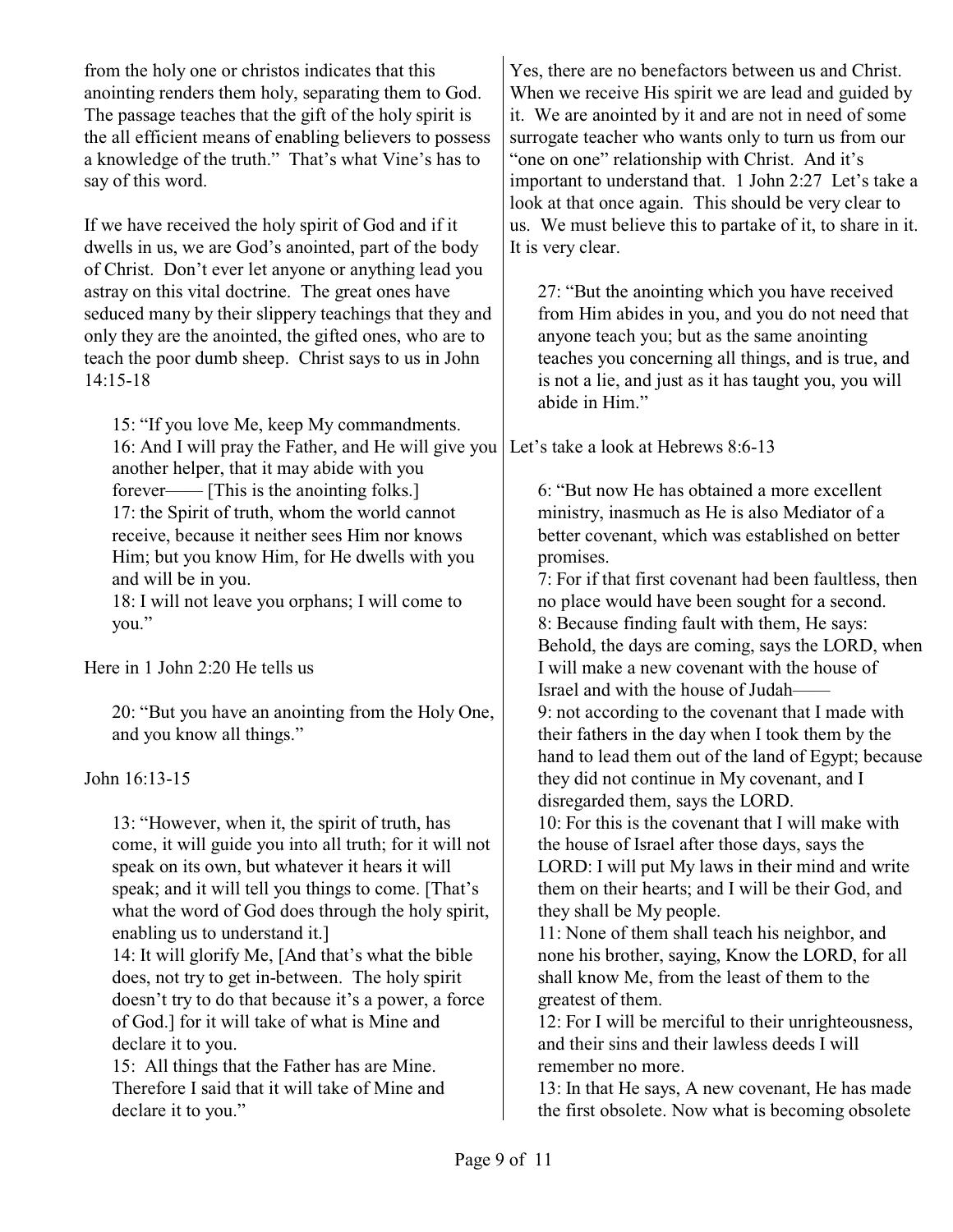That's what we're going through right now. That's the stepping stone, that's the stage. But that's just a repetition of Jeremiah 31:31-34 Let's take a look at that. Once again in a prophesy about the end of the age. Let's read the same words here.

31: "Behold, the days are coming, says the LORD, when I will make a new covenant with the house of Israel and with the house of Judah—

32: not according to the covenant that I made with their fathers in the day that I took them by the hand to lead them out of the land of Egypt, My covenant which they broke, though I was a husband to them, says the LORD.

33: But this is the covenant that I will make with the house of Israel after those days, says the LORD: I will put My law in their minds, and write it on their hearts; [This is the anointing.] and I will be their God, and they shall be My people. 34: No more shall every man teach his neighbor, and every man his brother, saying, Know the LORD, for they all shall know Me, from the least of them to the greatest of them, says the LORD. For I will forgive their iniquity, and their sin I will remember no more."

The deceived look to another however. They are beguiled and once they are hooked by some of the simple truths, the great ones spring the trap of government on them. They're just like a bird. Christ says to those who would be the greatest, to those who would put themselves in that position, the following, Luke 22:25-26

25: "And He said to them, The kings of the Gentiles exercise lordship over them, and those who exercise authority over them are called benefactors.

26: But not so among you; on the contrary, he who is greatest among you, let him be as the younger, and he who governs as he who serves."

What a turn around that is. You don't find that in the organizations. You're served up. But the benefactors don't see it that way. They use the milk of the word for bait and once hooked, you are fed a diet of

government which you begin to worship as a surrogate husband. Look what these benefactors do. Matthew 23:4-11

4: "For they bind heavy burdens, hard to bear, and lay them on men's shoulders; but they themselves will not move them with one of their fingers. 5: But all their works they do to be seen by men.

They make their phylacteries broad and enlarge the borders of their garments.

6: They love the best places at feasts, the best seats in the synagogues,

7: greetings in the marketplaces, and to be called by men, 'Rabbi, Rabbi.' [Master, master or its shortened form Mr.]

8: But you, do not be called 'Rabbi' [or master or Mr.]; for One is your Teacher, the Christ, and you are all brethren. [How about that.]

9: Do not call anyone on earth your father; for One is your Father, [He's talking spiritual titles here folks.] He who is in heaven.

10: And do not be called teachers; for One is your Teacher, the Christ.

11: But he who is greatest among you shall be your servant."

Yes, we have only one Teacher. Only one has the ability to take that title. If we abide in Christ and He in us, we are of the body, His body. If so we receive the gifts of the spirit of which one is the ability to teach, as Ephesians 4:11 tells us. But this is only an ability, it's a **function**, it's not a title. It is given for a purpose. And once again it's a function just as an apostle, prophet, evangelist, pastor. [They're all layers of rankings to those in the organizations.] 1 Corinthians 12:28 describes the order in which God gave these to the Church. These are not rankings! He says first apostles. First came the apostles. They had to. They're the ones sent forth. Then prophets second, and thirdly teachers. It had to be in that order. Prophets as in inspired speakers. Inspired by Him. And thirdly teachers because people were being gathered to them at that point and were beginning to understand and needed someone to help them, someone to teach them what the word said, so they could learn to do it on their own. Remember Ephesians 4. For the edifying, the building up of the body, not the dumbing down, til we all come to the